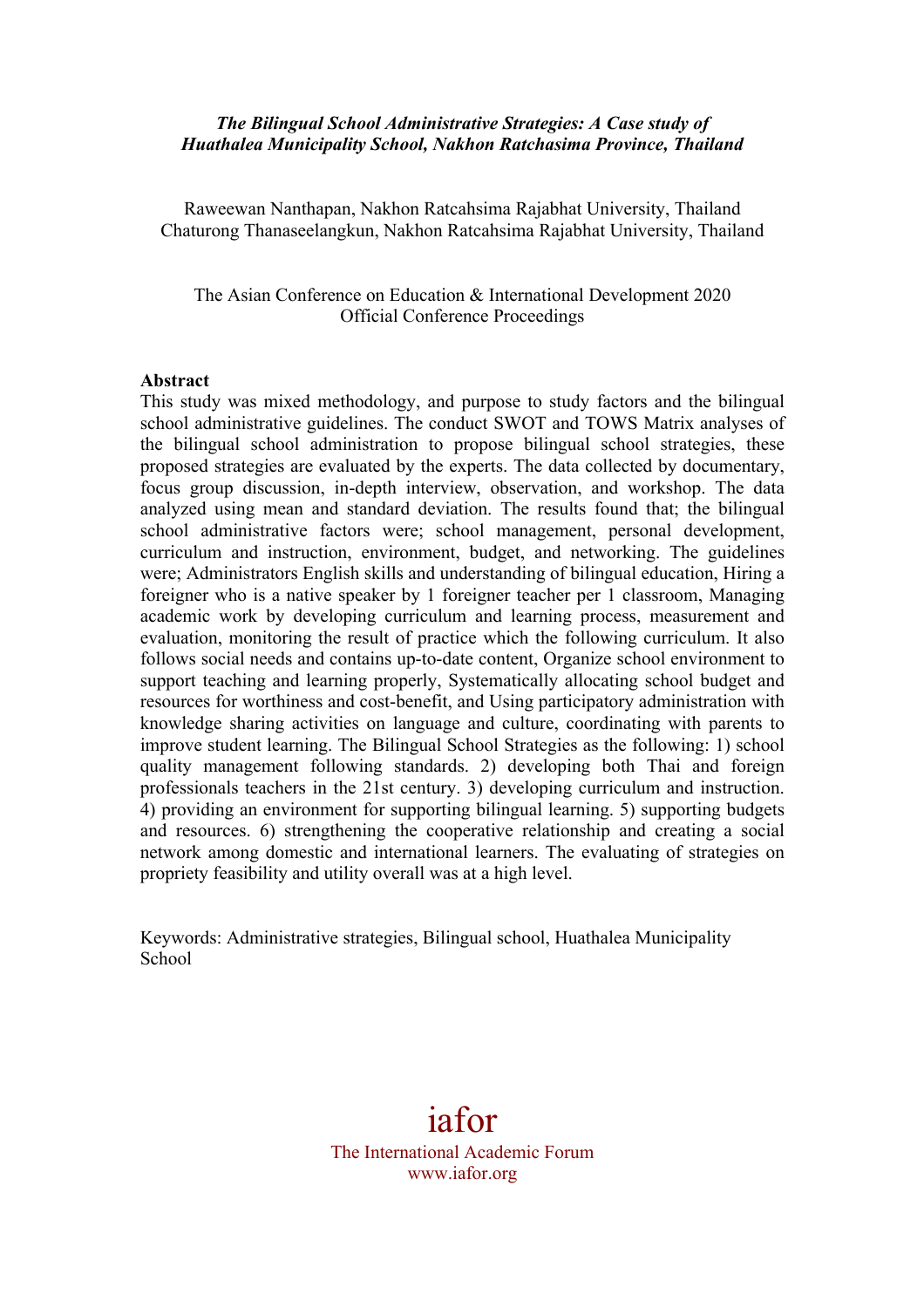#### **Introduction**

Education in Thailand has undergone significant changes over the past century. Currently, globalization is one of the major factors behind the educational reforms not only in Thailand but in virtually every country in the world. There is a clear movement towards multiculturalism and bilingualism. The Thai government has identified the need for curriculum reform to develop bilingual workers that are both bilingual and keenly aware of the outside world. (Ourairat, 2011) Therefore, the National Strategy (2018-2037) has been established, which is the country's first national long-term strategy developed pursuant to the Constitution. It shall be pursued to ensure that the country achieves its vision of becoming "a developed country with security, prosperity, and sustainability in accordance with the Sufficiency Economy Philosophy" with the ultimate goal being all Thai people's happiness and well-being. For The Strategy on Human Capital Development and Strengthening aims to develop Thai people of all ages in a multidimensional manner to become good, skillful, and quality citizens. The scope covers the promotion of physical, mental, and intellectual qualities, adequate multidimensional developments, sustainable welfare at all stages of life, promoting public mindedness, and generating social responsibility. Citizens are also expected to be frugal, generous, disciplined, and ethical, equipped with logical thinking and 21st-century skills, communication skills in English and a third language. Furthermore, citizens are also encouraged to preserve local languages while encouraged to acquire lifelong learning and development habits. Developments following this Strategy will help promote modern innovators, thinkers, entrepreneurs, farmers, and so forth based on personal skills and abilities. (Office of the National Economic and Social Development Board, 2018)

English is the most widely used foreign language. It is a common language used to communicate almost all over the world as a tool to access various sources of knowledge and discover new knowledge, it is absolutely necessary to encourage the Thai population to learn English at a level that can be communicated as a tool to seek knowledge and careers as well as negotiations for economic and social competition on an international stage. In the past, Thailand has attempted to increase the ability to use English including to; 1) Announcement of the policy for students to learn English as a second language, which requires teaching from primary school onwards by teacher training for language teaching. Promote the production of media and selection of textbooks, but without continue development. Encouraging the opening of more international schools and allowing Thai students to study no more than 50% of the total number of students in the school. Later, it is supporting the Bilingual School (English Program), which is a school that provides education in accordance with the curriculum of the Ministry of Education using English as a medium for teaching and learning. (Office of the Basic Education Commission, 2016)

Therefore, the Huathalea district municipality office which is a local government organization in Nakhon Ratchasima province under the Ministry of Interior established The Huathalea municipality school in 2014 and opened teaching in the academic year 2016. The objective to establish the school develops into a bilingual school, so in this area attend by free education for students. Currently, students are studying from kindergarten 1 to grade 4 with a total of 295 students. This school doesn't have a director to manage the school into bilingual school that managing by the Education Division of the Huathalea district municipality office. There are not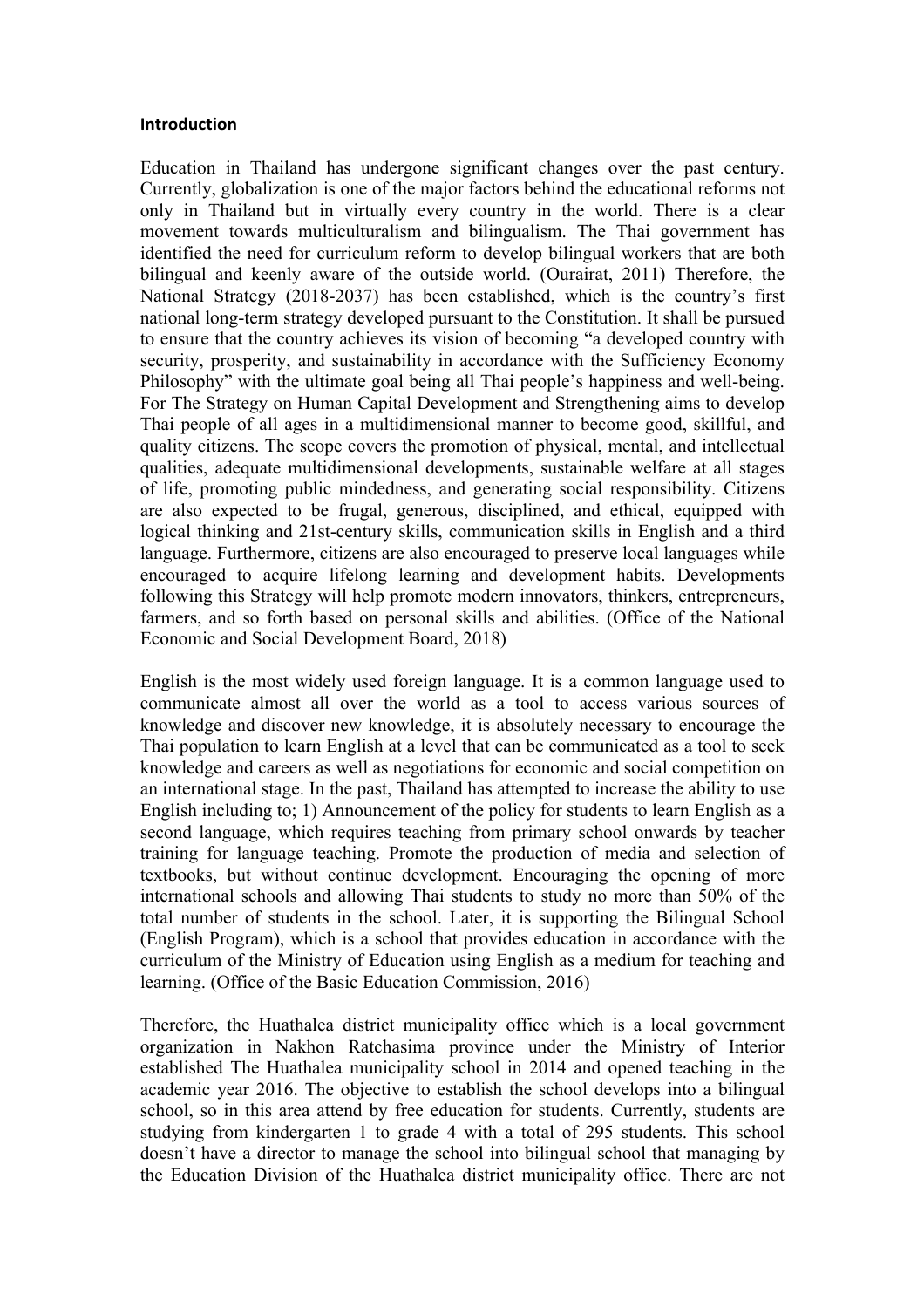enough foreign teachers to teach the language. Thai teachers don't have enough foreign language skills. The school doesn't have a strategic plan. Therefore, there is not a clear operating guideline.

Researcher is an educator who responsible for the administration of Huathalea municipality school. Therefore interested to study and develop the strategy of managing the Huathalea municipality school and using the results from the research as a guideline for the development of effective bilingual school administration.

The research Objectives

1. To study factors and the bilingual school administrative guidelines of Huathalea municipality school.

2. To create the bilingual school administrative strategies of Huathalea municipality school.

3. To evaluate the bilingual school administrative strategies of Huathalea municipality school.

The Conceptual Framework



Figure 1: The Conceptual Framework.

The research methodology included qualitative and quantitative analysis, divided into 3 phases as follows;

Phase 1: Study of components and guidelines for the administration of bilingual schools of Huathalea municipality school consists of 2 steps.

Step 1: Study of the problems and needs of the bilingual school administration of Huathalea municipality school by analyzing documents from theoretical, concepts, and research related to the strategy and administration of bilingual schools in order to analyze the composition and content of important issues in the administration of bilingual schools as follows;

Strategic components include;

- 1. Purpose consists of Vision, Mission, and Goal
- 2. Strategic Formulation
- 3. Mechanism consist of Program and projects
- The factors of bilingual school administration include;
- 1. School management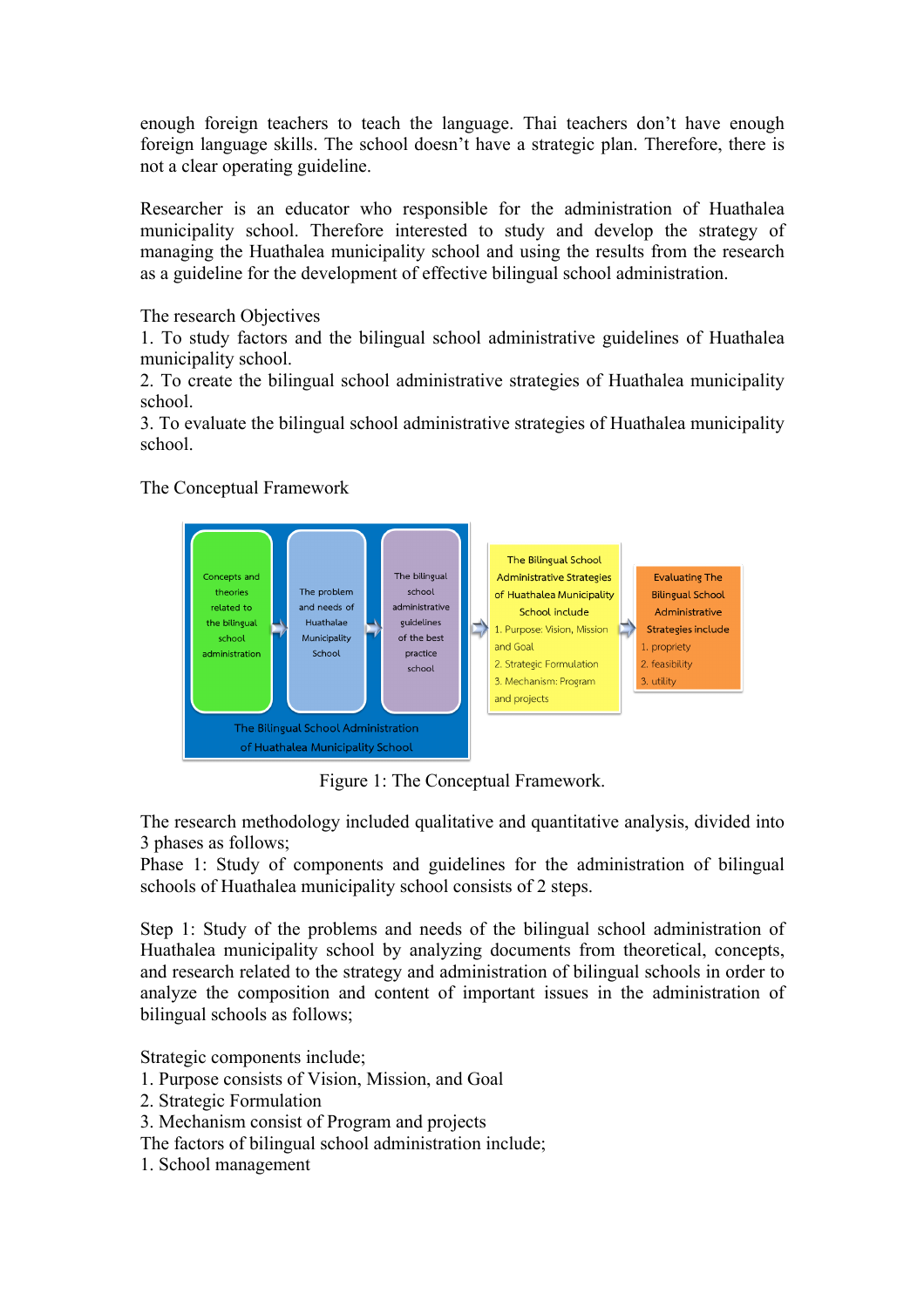- 2. Personal development
- 3. Curriculum Design and Instruction
- 4. School environment and classroom atmosphere
- 5. Budgets and resources management
- 6. Networking of the bilingual school.

After that, the researcher organized a focus group discussion for 9 stakeholders to study the problems and needs of Huathalae Municipality School using SWOT Analysis.

Step 2 studies the best practice school process. The researcher chose to study at Tessaban 3 (YommaratSamakki) school, which is a school that is excellent in educational management according to the bilingual classroom project by interviewed school administrators and teachers responsible for the bilingual classroom project, including to studied the strategic plan and observed the operations of Tessaban 3 (YommaratSamakki) school in order to use the study results as a guideline of Huathalae Municipality School.

Phase 2 created the bilingual school administrative strategies by using workshop.

The researcher gathered the data analysis of strengths, weaknesses, opportunities and obstacles from SWOT analysis techniques and the results of the study of the administration of Tessaban 3 (YommaratSamakki) school in Phase 1 to use the workshop 25 stakeholders by using the TOWS Matrix technique and to create a strategy for bilingual school management of Huathalae Municipality School following components include;

- 1. Purpose consist of Vision, Mission and Goal
- 2. Strategic Formulation
- 3. Mechanism consist of Program or projects

Phase 3 evaluated the bilingual school administrative strategies on propriety, feasibility, and utility by 5 education experts and analyzed data using mean and standard deviation.

### **Conclusion**

The Research Result found that the factors of bilingual school administration consisted of school management, personal development, curriculum design and instruction, school environment and classroom atmosphere, budgets and resources management, and networking of the bilingual school.

The guidelines for Bilingual school administration

1. Administrators have English language skills and understand bilingual education administration.

2. Hiring a foreigner who is a native speaker by 1 teacher per 1 classroom

3. Administer academic by prioritizing curriculum development and learning process, measurement and evaluation, and monitoring the curriculum implication to make it conform to the social needs and contain up to date contents of subject matter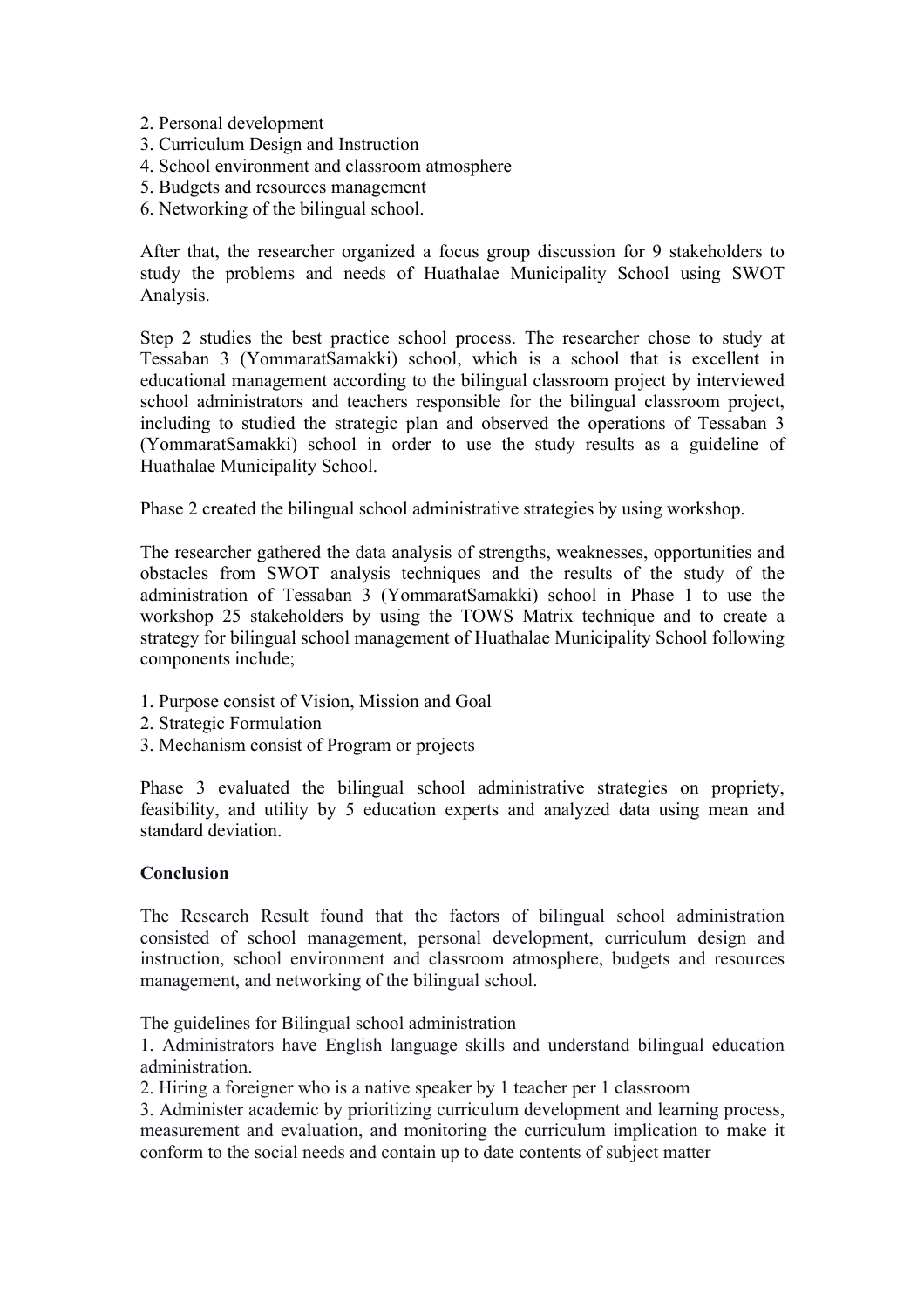4. Organize the school environment and atmosphere to support teaching and learning properly

5. Administer school budget and resources systematically for its worthiness and costbenefit use

6. Use participatory administration with knowledge sharing activities on both language and culture, coordinating with parents in student caring and excelling them with their full potential.

The Bilingual School Administrative Strategies of Huathalea Municipality School was composed of 3 parts: part 1the purpose consist of Vision, Mission, and Goal.

### **Vision**

"Huathalea Municipality School is committed to developing the quality of education to be standardized Focus on bilingual communication Create an atmosphere conducive to learning Promotes teacher professionalism Strengthen educational networks with participatory management"

## **Mission**

1. Raise the quality of **educational management** following the educational standards to be a bilingual school.

2. Promote the development of **teacher quality** to be professional teachers in the 21<sup>st</sup> century.

3. Develop **curriculum and instruction** for learners to develop learners to achieve language excellence can communicate at least two languages in tandem with morality, ethics, preserving Thai identity, and living skills in the  $21<sup>st</sup>$  century.

4. Develop the school to be a learning source and an **environment** that facilitates quality bilingual learning.

5. Supporting **budget and resources** (media, innovation, and technology) in providing thorough and effective education for bilingual schools.

6. Collaborate between schools, parents, communities, and create **network** partners to support education both domestically and internationally.

# **Goal**

1. The school has an education management system according to educational standards.

2. Thai and foreign teachers are efficient and specialized in teaching, are professional teachers in the 21<sup>st</sup> century, and are enthusiastic in their work.

3. The school has a bilingual curriculum focusing on student-centered learning. Students are morally, ethically, conserving Thai identity, live happily in the  $21<sup>st</sup>$ century, and can communicate in English at a good level.

4. The school is a learning source that provides a conducive to environment for bilingual and diverse learning.

5. The school has media, innovation, modern information technology, and allocated budget for all learners to have an opportunity to study in a bilingual school thoroughly and efficiently.

6. Parents, communities, and network partners both domestically and internationally are involved in school management to develop the quality of bilingual education to standards.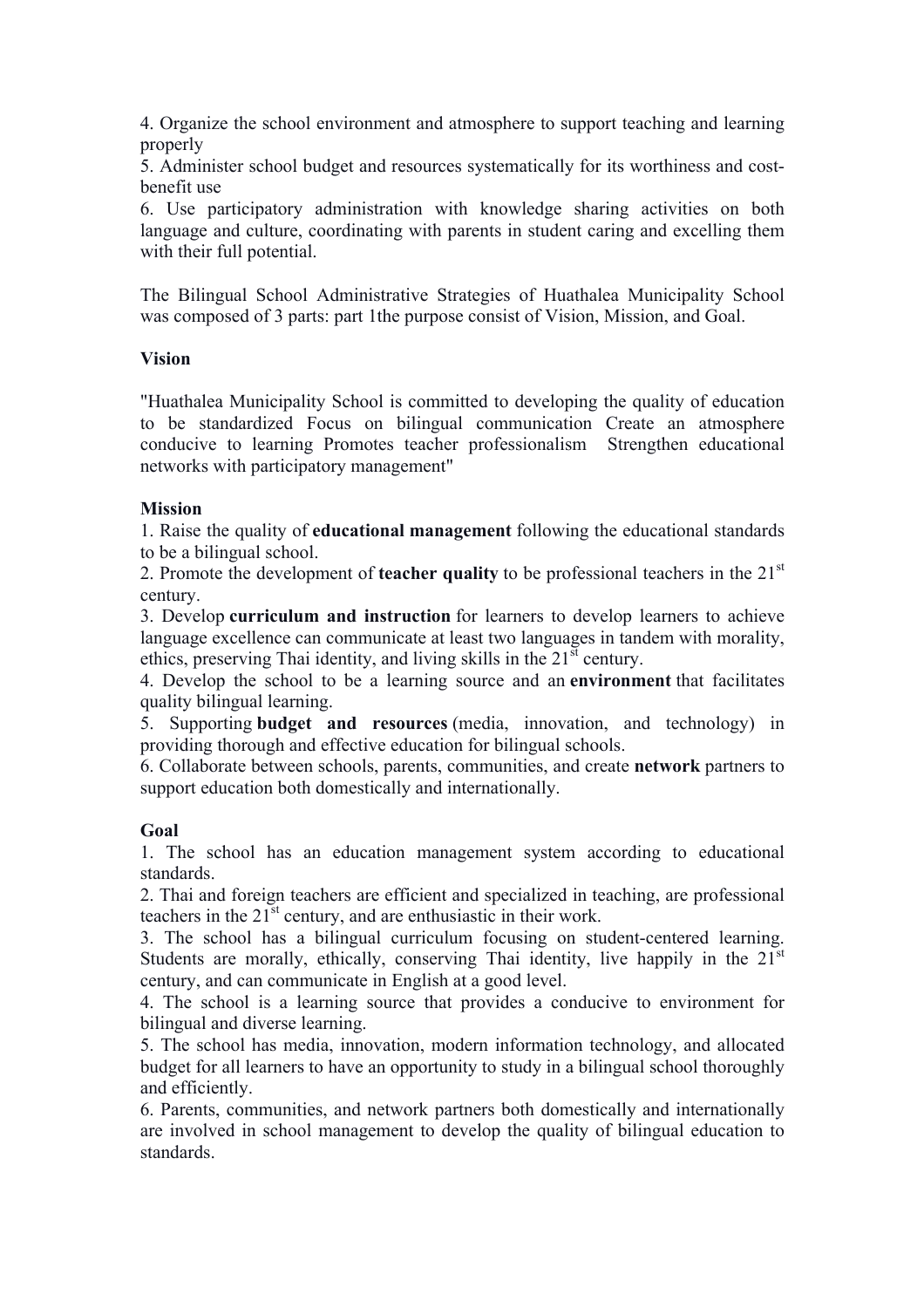There are 6 strategies of The Bilingual School Administrative Strategies of Huathalea Municipality School as follows;

Strategy 1 school quality management following standards.

There will be a development approach by 1) developing personnel capability to manage bilingual schools and develop English communication skills to be ready for bilingual education management, and 2) develop a bilingual school management system according to educational standards. There is a supervision system to monitor, evaluate, and examine educational quality following educational quality assurance.

Strategy 2 developing both Thai and foreign teachers to be professionals in the  $21<sup>st</sup>$ century.

There will be a development approach by 1) promoting educational management by foreign teachers and co-teachers in all classrooms, with a supervision system to continuously improve the teaching quality of teachers, 2) developing Thai and foreign teachers to be professionals with knowledge and expertise in teaching by using modern technology and continuously developing themselves and their professions, and 3) Raise awareness among teachers to have loyalty, morality, ethics, unity, and determination to work efficiently.

Strategy 3 developing curriculum and instruction to suit bilingual learners.

There will be a development approach by 1) develop a standardized bilingual curriculum with a systematic evaluation of the curriculum, 2) develop English program teaching styles together with using modern information technology to develop learners in the  $21<sup>st</sup>$  century, and 3) organize integrated learning activities focusing on bilingual communication by allowing parents and communities to participate in educational arrangements for learners to have professional skills, morality, and preserve Thai identity.

Strategy 4 providing an environment that is conducive to bilingual learning.

There will be a development approach by 1) improve bilingual classrooms to be ready for bilingual learning management using modern technology, and 2) improve the landscape learning sources within the school and the school area to be diverse and safe.

Strategy 5 supporting budgets and resources for bilingual school administration.

There will be a development approach by 1) Supporting the budget for hiring foreign teachers and arrange education for students to study for free without charge, and 2) Support media, innovation, technology for use in the learning process and develop information technology to be ready for bilingual school administration.

Strategy 6 strengthening the cooperative relationship and creating a social network among domestic and international learners.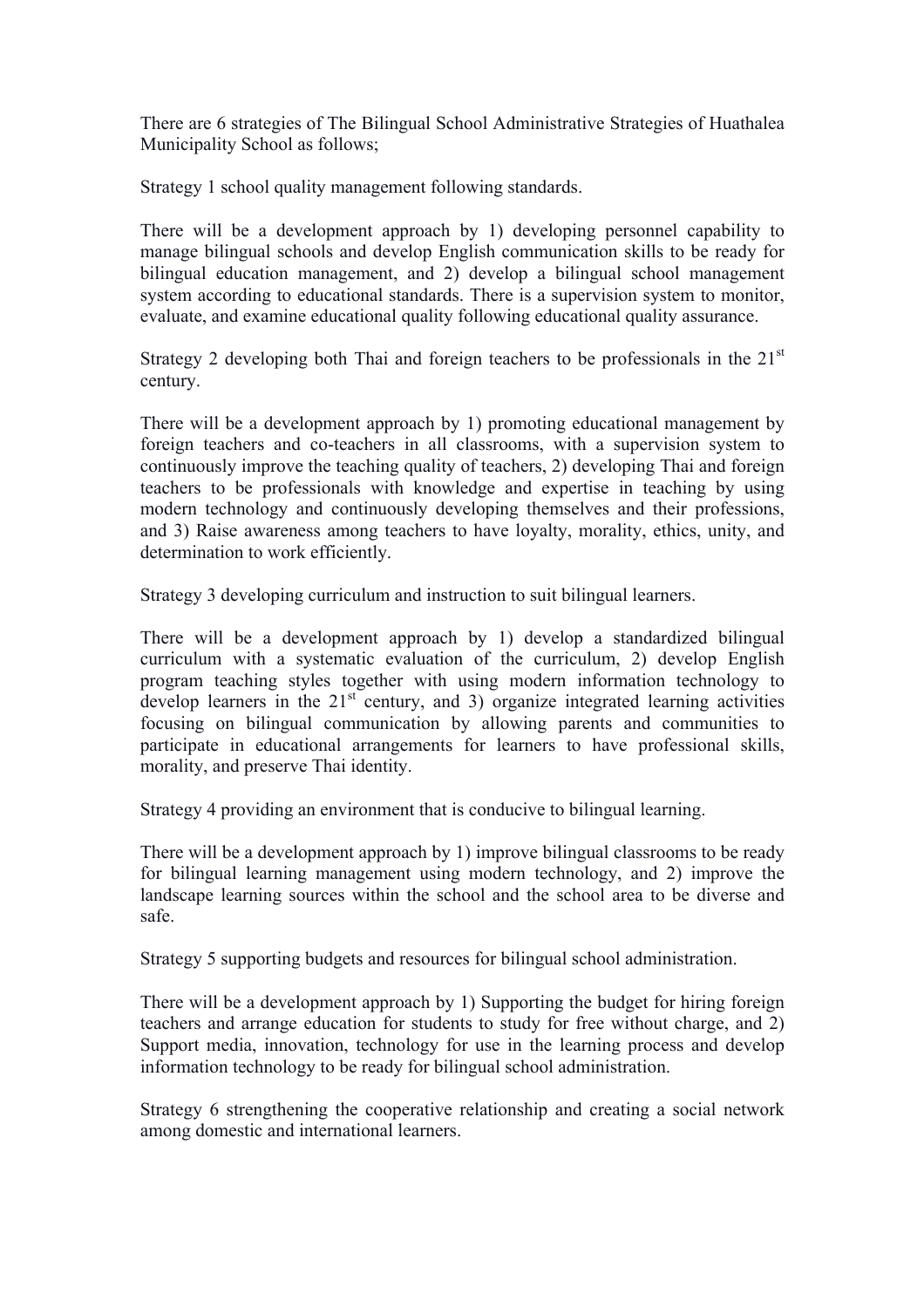There will be a development approach following 1) strengthen the relationship of participation between the school and the parent community and educational network to help students and improve the quality of education, and 2) make Memorandum of Understanding cooperation with schools and language institutes both domestically and internationally.

# **Mechanisms to implement strategies consist of**

Strategy 1 school quality management following standards.

1) A project for the development of the potential of bilingual school administration. 2) A project for the development of the bilingual school management system for educational quality assurance.

3) A project for improvement of the school action plan.

Strategy 2 developing both Thai and foreign teachers to be professionals in the  $21<sup>st</sup>$ century.

1) A project for hiring foreign teachers to teach foreign languages.

2) A project for the development of teachers' potential to professional teachers.

3) A project for the development of communication skills in English and the using technology.

4) A project for the development of teacher performance in the  $21<sup>st</sup>$  century.

5) A project to raise awareness of consciousness for organizations to creative and happy working together.

6) A project for the selection of good teachers with morality.

Strategy 3 development of curriculum and instruction to suit bilingual learners.

1) A project for the development of a bilingual program (English Program)

2) A project for the teaching and learning of bilingual courses (English program)

3) A project for The Common European Framework of Reference for Languages Testing (CEFR)

- 4) A project for the development of English language learning achievement
- 5) A project to enhance the experience of learning outside the place (Extra Class)
- 6) A Project for English Camps

7) A project for the development of life skills for learning in the  $21<sup>st</sup>$  century

8) A project for the promotion of morality, bringing knowledge to the  $21<sup>st</sup>$  century

Strategy 4 providing an environment that is conducive to bilingual learning.

- 1) A Project for the improvement of bilingual classrooms
- 2) A Project for developing learning resources within schools
- 3) A Project for landscape improvement

Strategy 5 supporting budgets and resources for bilingual school administration.

1) A project for raising funds and resources to improve the quality of education

2) A project for creating media Educational innovation and technology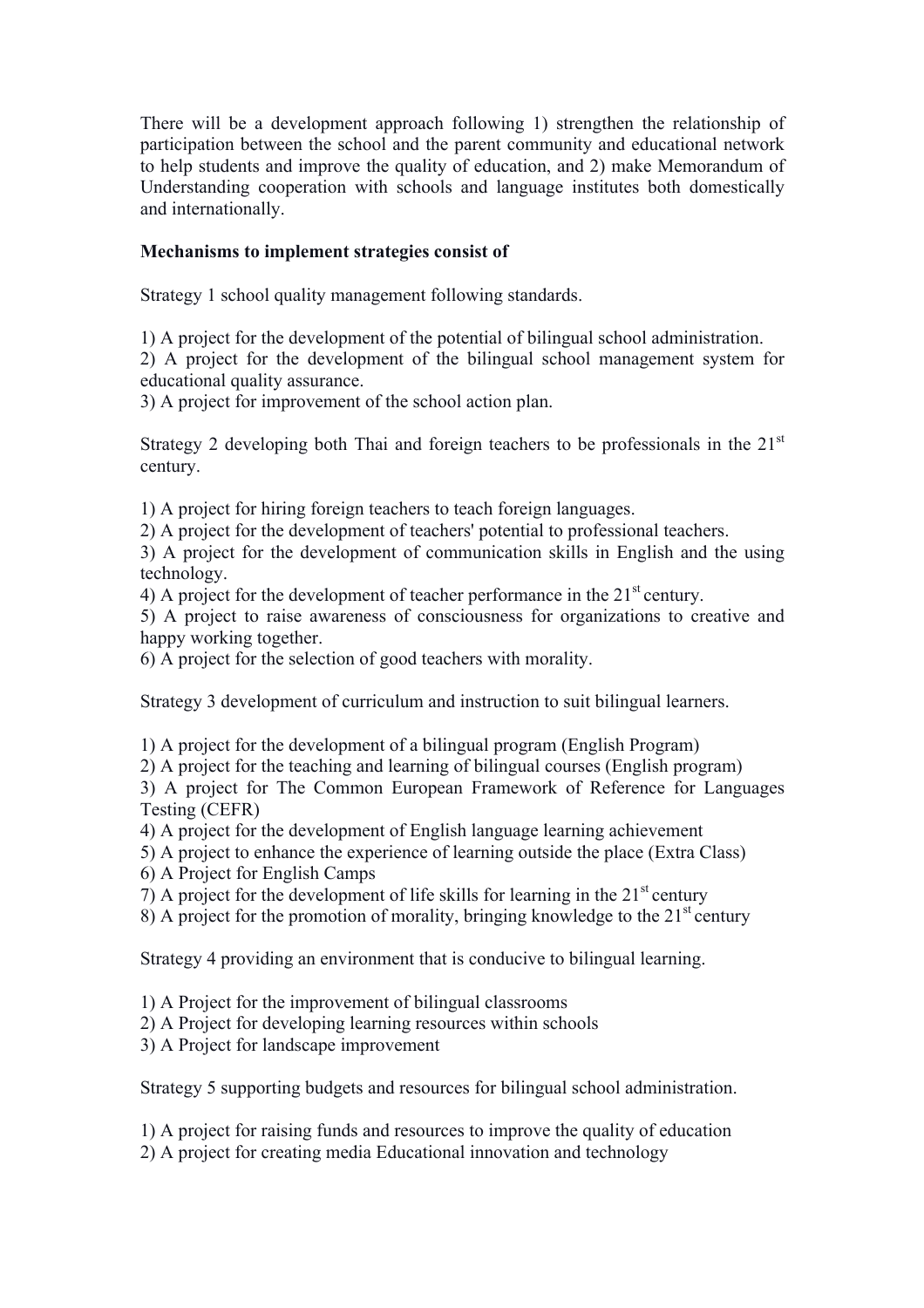3) A project to promote the development of ICT systems for learning and management.

4) A project to develop Children Counseling system

Strategy 6 strengthening the cooperative relationship and creating a social network among domestic and international learners.

1) A project for sports competitions to build relationships

2) A project for mobile Academic Camp

3) A project to create academic cooperation

4. The evaluating of bilingual school strategies on propriety feasibility and utility overall was at a high level.

| VISION          | Huathalea Municipality School is committed to developing the quality of education to be standardized<br>Focus on bilingual communication Create an atmosphere conducive to learning Promotes teacher<br>professionalism Strengthen educational networks with participatory management              |                                                                                                                                                                                                                                                                                                                                                                                                                                                                                                                                                                                   |                                                                                                                                                                                                                                                                                                                                                                                                                                                                                                                                                                                                                                                                                                                 |                                                                                                                                                                                                |                                                                                                                                                                                                                                                                                                                                            |                                                                                                                                                                                                           |
|-----------------|----------------------------------------------------------------------------------------------------------------------------------------------------------------------------------------------------------------------------------------------------------------------------------------------------|-----------------------------------------------------------------------------------------------------------------------------------------------------------------------------------------------------------------------------------------------------------------------------------------------------------------------------------------------------------------------------------------------------------------------------------------------------------------------------------------------------------------------------------------------------------------------------------|-----------------------------------------------------------------------------------------------------------------------------------------------------------------------------------------------------------------------------------------------------------------------------------------------------------------------------------------------------------------------------------------------------------------------------------------------------------------------------------------------------------------------------------------------------------------------------------------------------------------------------------------------------------------------------------------------------------------|------------------------------------------------------------------------------------------------------------------------------------------------------------------------------------------------|--------------------------------------------------------------------------------------------------------------------------------------------------------------------------------------------------------------------------------------------------------------------------------------------------------------------------------------------|-----------------------------------------------------------------------------------------------------------------------------------------------------------------------------------------------------------|
| <b>MOISSIDN</b> | 1. Raise the<br>quality of<br>educational<br>management<br>following the<br>educational<br>standards to be a<br>bilingual school.                                                                                                                                                                  | 2. Promote the<br>development of teacher<br>quality to be professional<br>teachers in the 21st<br>century                                                                                                                                                                                                                                                                                                                                                                                                                                                                         | 3. Develop curriculum and<br>instruction for learners to<br>develop learners to achieve<br>language excellence can<br>communicate at least two<br>languages in tandem with<br>morality, ethics, preserving Thai<br>identity, and living skills in the<br>21 <sup>st</sup> century                                                                                                                                                                                                                                                                                                                                                                                                                               | 4. Develop the<br>school to be a<br>learning source<br>and an<br>environment<br>that facilitates<br>quality bilingual<br>learning                                                              | 5. Supporting budget<br>and resources<br>(media, innovation,<br>and technology) in<br>providing thorough<br>and effective<br>education for<br>bilingual schools                                                                                                                                                                            | 6. Collaborate between<br>schools, parents,<br>communities, and<br>create network partners<br>to support education<br>both domestically and<br>internationally.                                           |
| <b>SOALS</b>    | 1. The school has<br>an education<br>management<br>system according<br>to educational<br>standards.                                                                                                                                                                                                | 2. Thai and foreign<br>teachers are efficient and<br>specialized in teaching, are<br>professional teachers the<br>21 <sup>st</sup> century, and are<br>enthusiastic in their work.                                                                                                                                                                                                                                                                                                                                                                                                | 3. The school has a bilingual<br>curriculum focusing on student-<br>centered learning. Students are<br>morally, ethically, conserving<br>Thai identity, live happily in the<br>21 <sup>st</sup> century, and can<br>communicate in English at a<br>good level.                                                                                                                                                                                                                                                                                                                                                                                                                                                  | 4. The school is<br>a learning<br>source that<br>provides a<br>conducive<br>environment for<br>bilingual and<br>diverse learning.                                                              | 5. The school has<br>media, innovation,<br>modern information<br>technology, and<br>allocated budget for<br>all learners to have<br>an opportunity to<br>study in a bilingual<br>school thoroughly<br>and efficiently.                                                                                                                     | 6. Parents,<br>communities, and<br>network partners both<br>domestically and<br>internationally are<br>involved in school<br>management to develop<br>the quality of bilingual<br>education to standards. |
| STRATEGY        | 1. school quality<br>management<br>following<br>standards                                                                                                                                                                                                                                          | 2. developing both Thai<br>and foreign teachers to be<br>professionals in the 21st<br>century                                                                                                                                                                                                                                                                                                                                                                                                                                                                                     | 3. development of curriculum<br>and instruction to suit bilingual<br>learners                                                                                                                                                                                                                                                                                                                                                                                                                                                                                                                                                                                                                                   | 4. providing an<br>environment<br>that is conducive<br>to bilingual<br>learning.                                                                                                               | 5. supporting<br>budgets and<br>resources for<br>bilingual school<br>administration                                                                                                                                                                                                                                                        | 6. strengthening the<br>cooperative relationship<br>and creating a social<br>network among<br>domestic and<br>international learners.                                                                     |
| MECHANISMS      | 1) A project for the<br>development of the<br>potential of bilingual<br>school<br>administration.<br>2) A project for the<br>development of the<br>bilingual school<br>management system<br>for educational<br>quality assurance.<br>3) A project for<br>improvement of the<br>school action plan. | 1) A project for hiring foreign<br>teachers to teach foreign<br>languages.<br>2) A project for the<br>development of teachers'<br>potential to professional<br>teachers.<br>3) A project for the<br>development of communication<br>skills in English and the use of<br>technology.<br>4) A project for the<br>development of teacher<br>performance in the 21 <sup>st</sup> century.<br>5) A project to raise awareness<br>of consciousness for<br>organizations to creative and<br>happy working together.<br>6) A project for the selection of<br>good teachers with morality. | 1) A project for the development of a<br>bilingual program. (English Program)<br>2) A project for the teaching and<br>learning of bilingual courses. (English<br>program)<br>3) A project for The Common<br>European Framework of Reference for<br>Languages Testing. (CEFR)<br>4) A project for the development of<br>English language learning<br>achievement.<br>5) The project to enhance the<br>experience of learning outside the<br>place. (Extra Class)<br>6) A Project for English Camps.<br>7) A project for the development of life<br>skills for learning in the 21 <sup>st</sup> century.<br>8) A project for the promotion of<br>morality, bringing knowledge to the<br>21 <sup>st</sup> century. | 1) A Project for the<br>improvement of<br>bilingual<br>classrooms.<br>2) A Project for<br>developing learning<br>resources within<br>schools.<br>3) A Project for<br>landscape<br>improvement. | 1) A project for raising<br>funds and resources to<br>improve the quality of<br>education.<br>2) A project for creating<br>media Educational<br>innovation and<br>technology.<br>3) A project to promote<br>the development of ICT<br>systems for learning and<br>management.<br>4) A project to develop<br>Children Counseling<br>system. | 1) A project for sports<br>competitions to build<br>relationships.<br>2) A project for mobile<br>Academic Camp.<br>3) The project to create<br>academic cooperation.                                      |

Figure 2: The bilingual school administrative strategies of Huathalea Municipality School

## **The Recommendation**

1. From the results of the research, the bilingual school administrative strategies of Huathalea Municipality School should be used in the action plan and the implementation of various projects into concrete actions to achieve the goals of each strategy to develop into a standard bilingual school.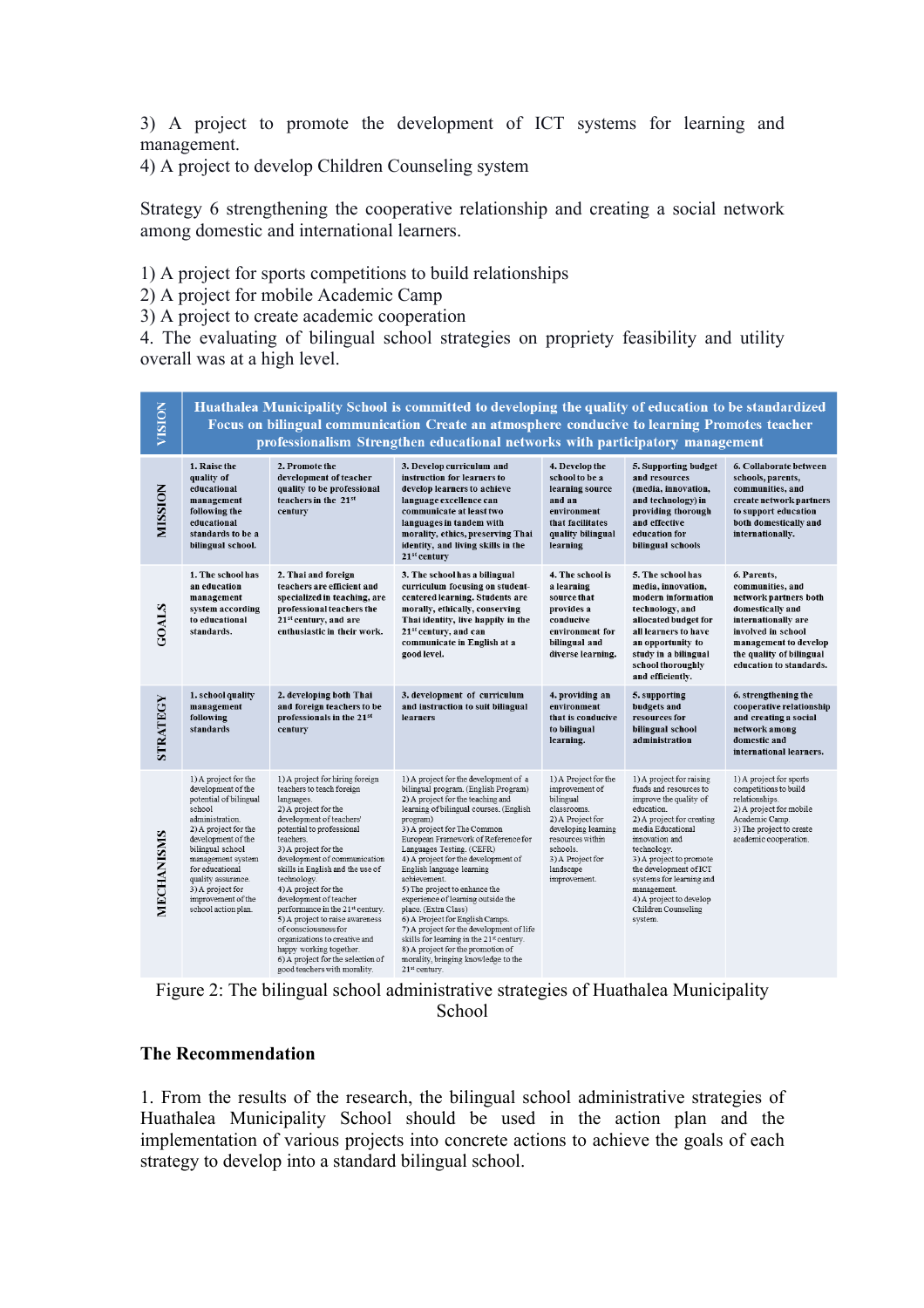2. There should be a serious evaluation of the implementation of the bilingual school administration strategy of Huathalea Municipality School in educational institutions and continually develop strategies to monitor the effectiveness of the strategy.

## **Acknowledgements**

I would like to express my sincere thanks to my thesis advisor, Assistant Professor Dr. Chaturong Thanaseelangkun for his invaluable help and constant encouragement throughout the course of this research. I am most grateful for his teaching and advice, not only the research methodologies but also many other methodologies in life. I would not have achieved this far and this thesis would not have been completed without all the support that I have always received from him.

I am grateful for the teachers of Educational Administration: Associate Professor Dr. Sanrudee Deepu, Associate Professor Dr. Suwimon Tungprasert, Assistant Professor Dr. Kant Netklang, Assistant Professor Dr. Suphap Phoorungrueng, Associate Professor Dr. Kitipong Luenam, and Dr. Orawan Aiyarapiwat, who is an external expert for their guidance in the dissertation.

I would like to thank all administrator and teachers at Tessaban 3 (YommaratSamakki) school for their time in the interview.

In addition, I would like to thank Mr. Ekkaphop Tomornsak, who is mayor of Huathalea Subdistrict Municipality and others person Involved in the administration of Huathalea Municipality School for suggestions and all their help.

Finally, I most gratefully acknowledge my parents and my friends for all their support throughout the period of this research.